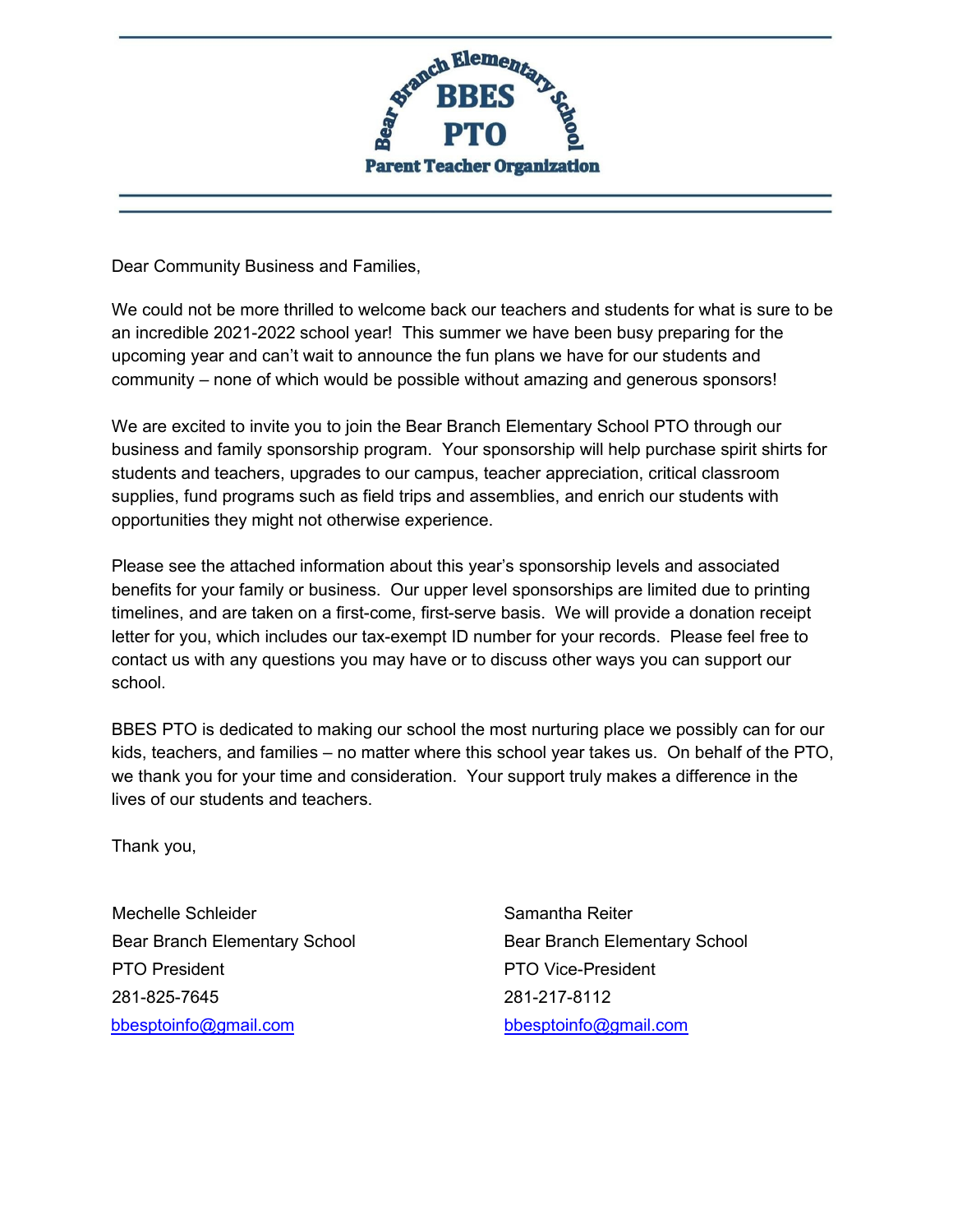## **2021-2022 Bear Branch Business Sponsorship Program**

|                                                                       | <b>Platinum</b> | <b>Gold</b> | <b>Silver</b> | <b>Bronze</b> | <b>Other</b> |
|-----------------------------------------------------------------------|-----------------|-------------|---------------|---------------|--------------|
| Sponsorship<br>Amount                                                 | \$1000          | \$850       | \$500         | \$250         | \$100        |
| Sponsorship<br><b>Deadline</b>                                        | August 15       | October 15  | October 31    | February 1    | February 1   |
| Business logo,<br>name, and link<br>displayed on<br>our website       |                 |             |               |               |              |
| Recognition in<br>2021-2022<br>Yearbook                               |                 |             | $\checkmark$  |               |              |
| Marketing<br>at Spring<br>fundraising<br>event(s)                     |                 |             |               |               |              |
| Logo displayed<br>on fence<br>banner                                  |                 |             |               |               |              |
| Logo on 500+<br>spirit shirts<br>worn by all<br>staff and<br>students |                 |             |               |               |              |